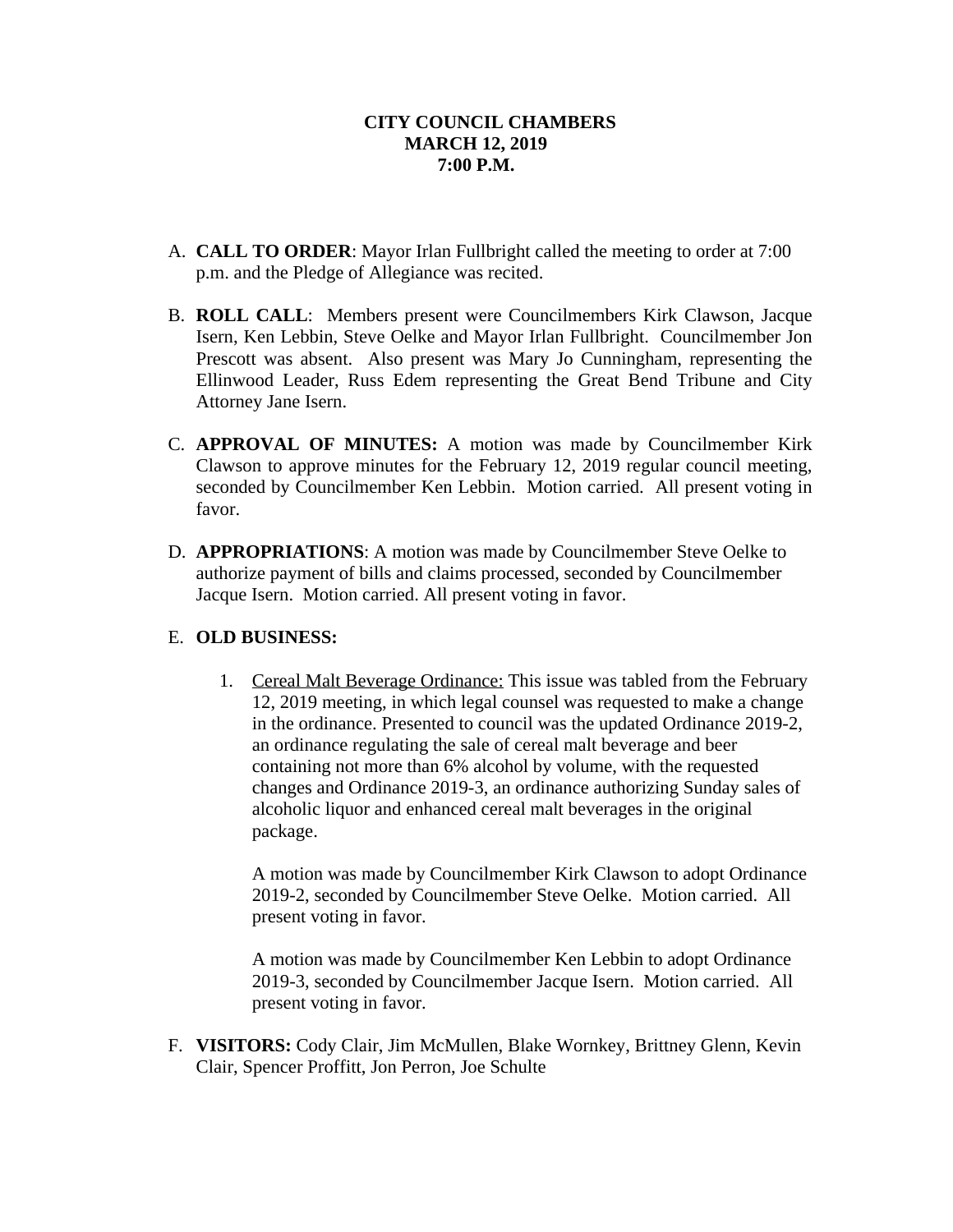#### G. **NEW BUSINESS:**

1. Service Awards: Service awards were presented to the following city employees for their years of service to the City of Ellinwood. The awards were presented to:

> James McMullen – 25 years – Electric Department Ryan Wirtz – 15 years – Fire Department Jon Perron – 10 years – Ambulance Department

2. Discussion of City Web Site: Staff has been advised by Civic Plus, the City's current web-site provider, that the current design of the web-site will no longer be available at the end of the current year. Staff has researched other web site options and has received the following quotes to create and maintain a new web-site:

|               | Start up Fee | <b>Annual Cost</b> |
|---------------|--------------|--------------------|
| Civic Plus    | \$5,625      | \$2,106            |
| Revive        | \$5,400      | \$1,800            |
| Konza Digital | \$3,650      | \$1,540            |
| <b>KRWA</b>   | \$500        | 100                |

City staff expressed concern that the KRWA website would not provide the flexibility to customize the website to meet the needs of the city. Cody Clair, representing Konza Digital was present at the meeting to present his website to city council.

A motion was made by Councilmember Kirk Clawson to approve the quote from Konza Digital with a start-up fee of \$3650 and an annual cost of \$1540, seconded by Councilmember Steve Oelke. Motion carried. All present voting in favor.

3. General Liability, Property, and Casualty Insurance Renewal: The City's general liability, property and casualty and worker's compensation insurance is up for renewal. This year's premium is \$122,837 compared to \$118,292 for last year which is an increase of 3.8%.

A motion was made by Councilmember Ken Lebbin to approve the general liability, property and casualty, and worker's compensation insurance renewal as presented, seconded by Councilmember Kirk Clawson. Motion carried. All present voting in favor.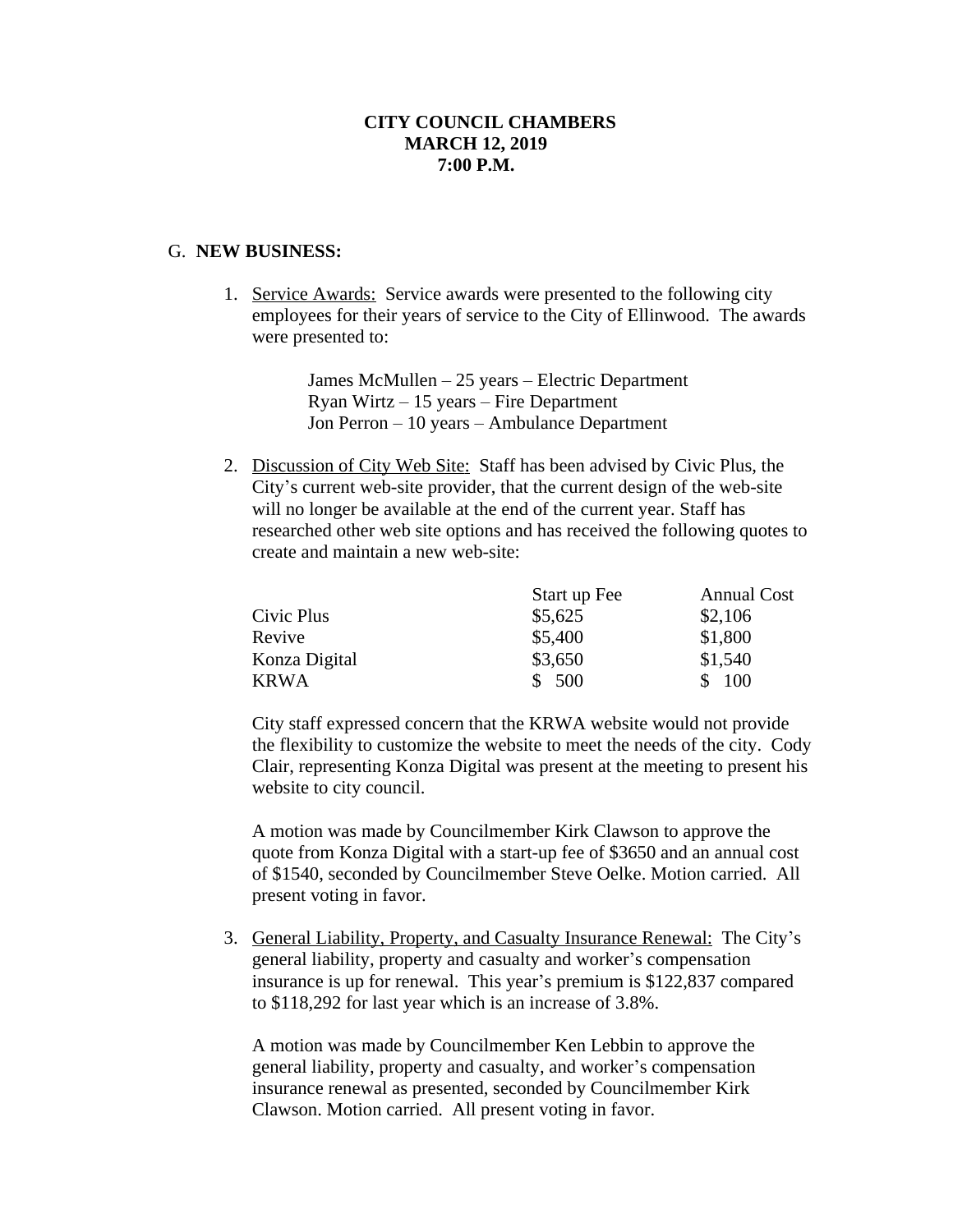4. Request Use of Wolf Park: St. John LCMS Board of Evangelism is requesting the use of Wolf Park and the bandshell for an open to the public Christian band concert on June  $8<sup>th</sup>$ , 2019 from 5:00 pm. to 10:00 pm.

A motion was made by Councilmember Steve Oelke to allow the St. John LCMS Board of Evangelism use of Wolf Park and the bandshell for an open to the public Christian band concert on June 8<sup>th</sup>, 2019 from 5:00 pm. to 10:00 pm., seconded by Councilmemer Jacque Isern. Motion carried. All present voting in favor.

5. Sale of Used Equipment: The city advertised the sale of the 1997 street department pickup and a pick-up bed that was removed from the 2011 pick-up that was recently purchased. The sale was by sealed bids that were to be submitted by 10:00 a.m. on March 11, 2019. The bids received were as follows:

1997 Street Department Pickup:

| Aaron McCaffery     | \$1,200 |
|---------------------|---------|
| <b>Kirk Day</b>     | 975     |
| <b>Greg Manning</b> | 812     |
| Darrin Moran        | 750     |
| Larry Hauser        | 600     |

2011 Ford F-250 Super Duty Truck Bed:

George Sailing \$ 350

A motion was made by Councilmember Jacque Isern to approve the sale of the 1997 street department pickup to Aaron McCaffery for \$1,200 and the sale of the 2011 Ford F-250 super duty truck bed to George Sailing for \$350. Motion seconded by Councilmember Ken Lebbin. Motion carried. All present voting in favor.

6. Executive Session for Non-Elected Personnel: An executive session is requested for discussion of non-elected personnel. A motion was made by Councilmember Ken Lebbin to recess into executive session for the discussion of non-elected personnel. Executive session will be for twenty (20) minutes beginning at 7:45 p.m. and council will reconvene in the council chambers at 8:05 p.m. Persons to remain in executive session are the governing body, city administrator and city attorney, seconded by Councilmember Kirk Clawson. Motion carried. All present voting in favor. The governing body recessed into executive session at 7:45 pm.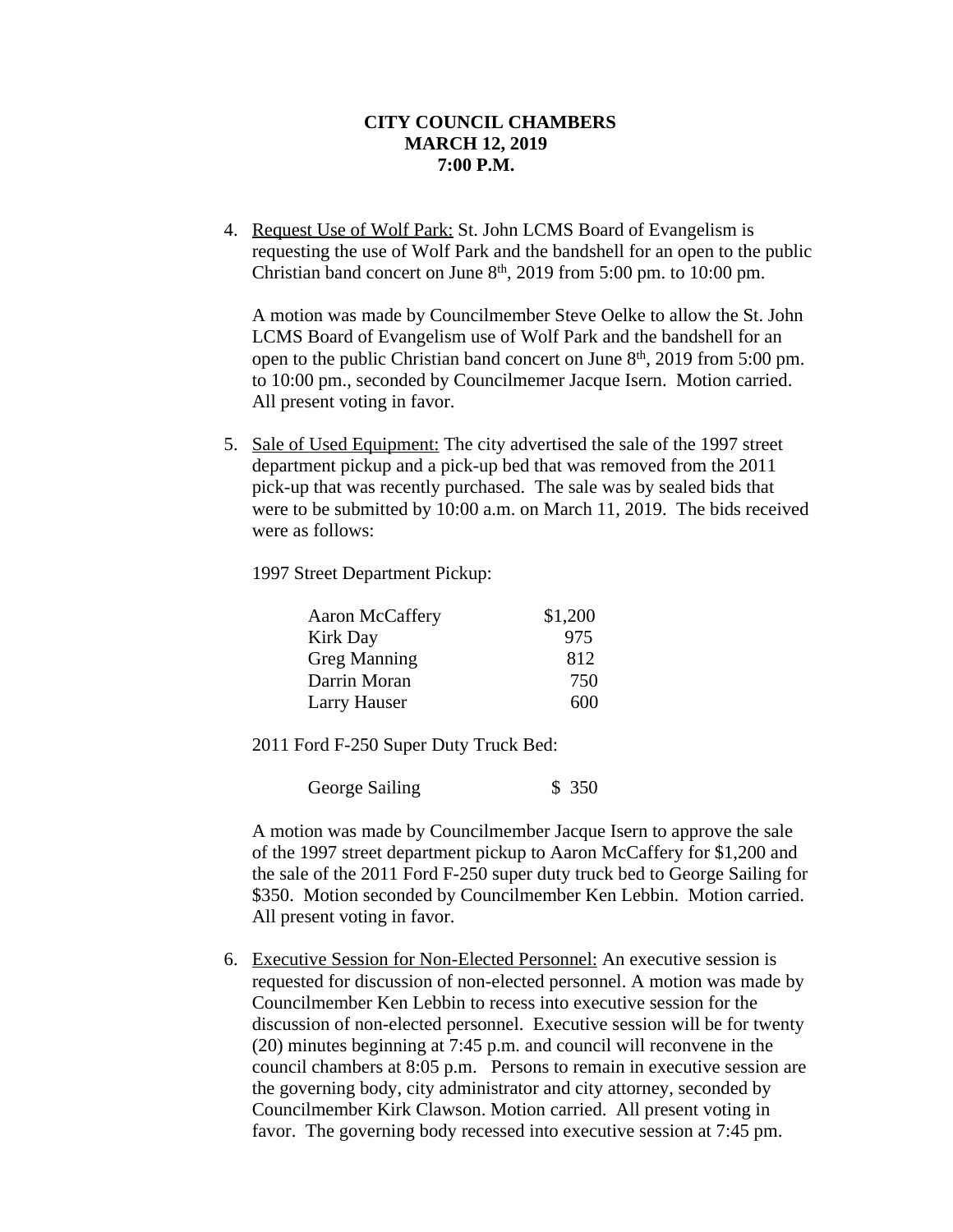Meeting reconvened at 8:05 p.m. No action taken.

7. Appointment of Solid Waste Director: Staff explained with the recent retirement of Larry Clair, a solid waste director needs to be appointed. As provided by City Code, the Mayor, with the consent of council, may appoint a solid waste director. Mayor Irlan Fullbright recommended the appointment of Brad Helfrich as solid waste director.

A motion was made by Councilmember Kirk Clawson, to approve the appointment of Brad Helfrich as solid waste director, seconded by Councilmember Ken Lebbin. Motion carried. All present voting in favor.

8. Appointment of Street Superintendent: At the September, 2018 council meeting, Spencer Proffitt was appointed interim street department superintendent for six months, to be reviewed at the March, 2019 meeting. As provided by City Code, the Mayor, with the consent of council, may appoint the street superintendent. Mayor Irlan Fullbright recommended the appointment of Kevin Clair as street superintendent.

A motion was made by Councilmember Jacque Isern to approve the appointment of Kevin Clair as street superintendent, seconded by Councilmember Kirk Clawson. Motion carried. All present voting in favor.

# H. **REPORTS**:

- 1. Municipal Court Report: Presented to Council was the Municipal Court Report for February, 2019.
- 2. Utilities Production Report: Presented to Council was the Utilities Production Report.
- 3. Staff Reports:
	- a) Staff reported that demolition bid documents for the 2 houses which were approved for demolition are being worked on and will be submitted to local demolition contractors and will be advertised in the paper.
	- b) Staff reported that Bryant Construction has begun work on the city roofing project from last year's hail storm and has completed work at the water shop and the swimming pool.